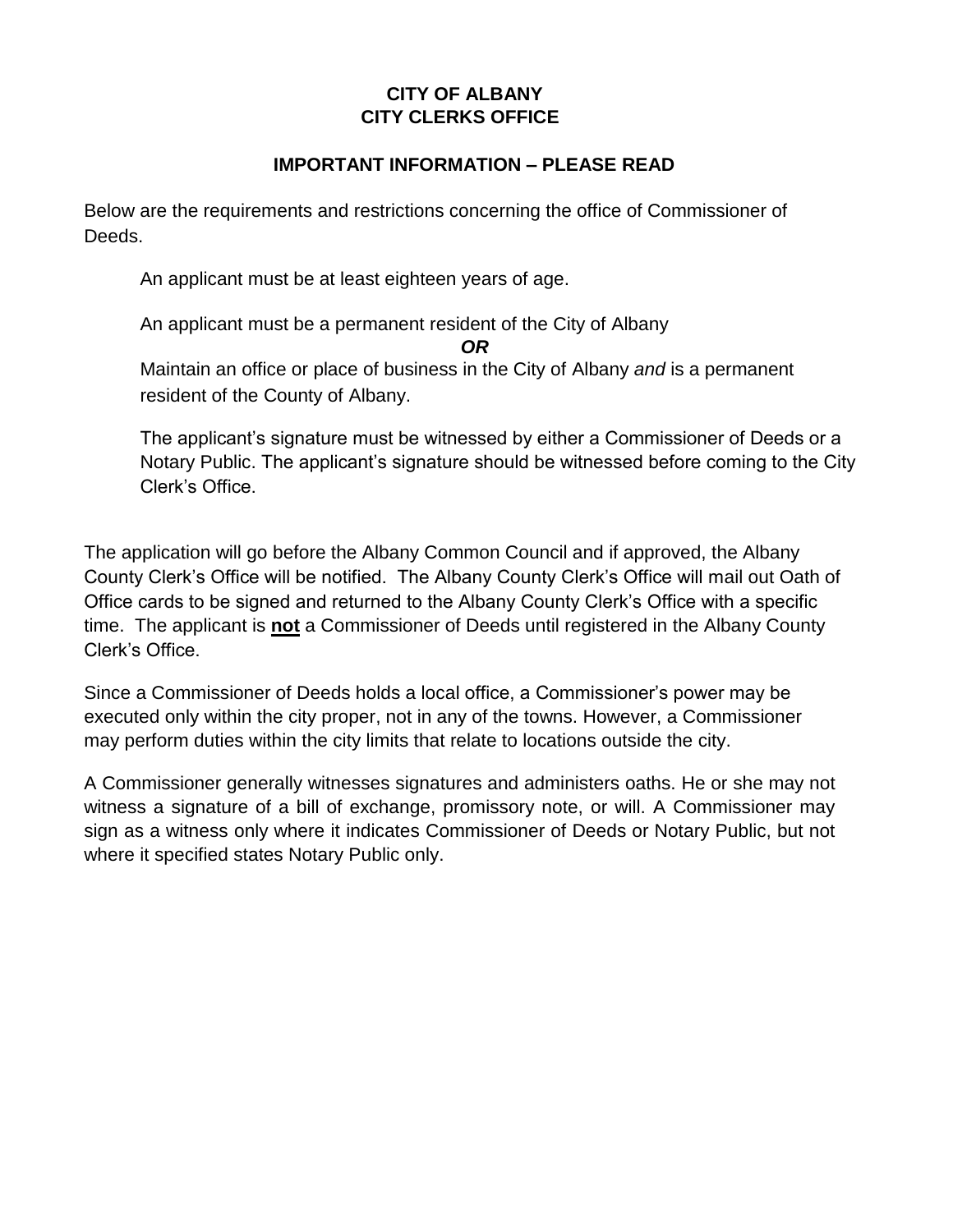## **City of Albany City Clerk's Office Commissioner of Deeds**

For a Commissioner of Deeds application, you will need …

- 1. Proof of residency in the City of Albany or the County of Albany, such as:
	- a) Non Expired NYS Driver's License, with current address
	- b) Non Expired NYS Learner's Permit, with current address or
	- c) Non Expired NYS Non Driver's ID, with current address

NOTE: A copy of your driver's ID / License / Permit must be submitted with your application.

- 2. If your residence is in the County of Albany, but outside of the City, proof that your place of business is in the City of Albany, such as:
	- a) Business Card
	- b) Work ID or
	- c) Pay Stub